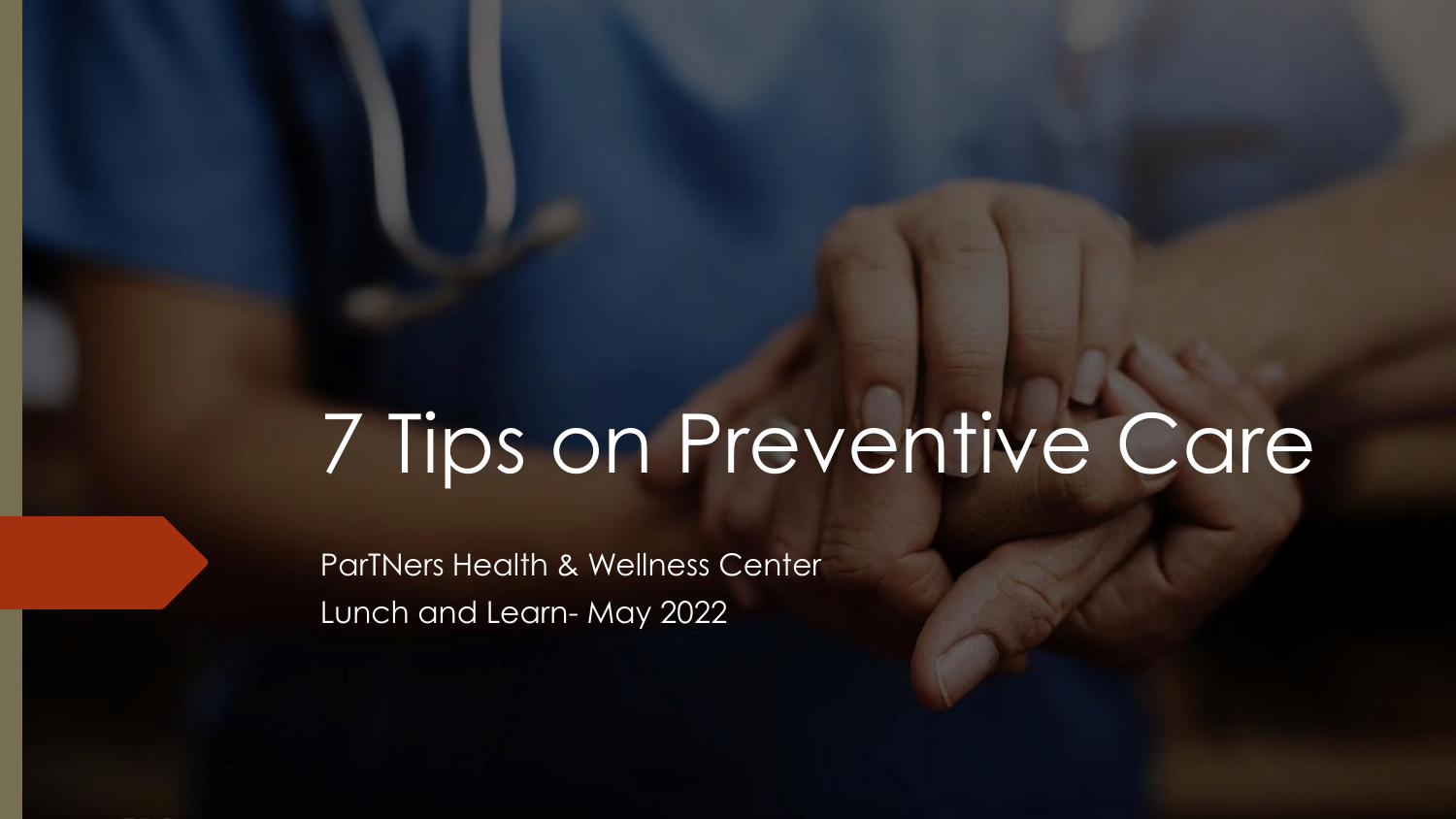

## Goals for Today

Understand what preventive care is

Take fear, judgement or shame out of preventive care



Share that it is NEVER TOO LATE to start preventive care



Learn about options for individualized prevention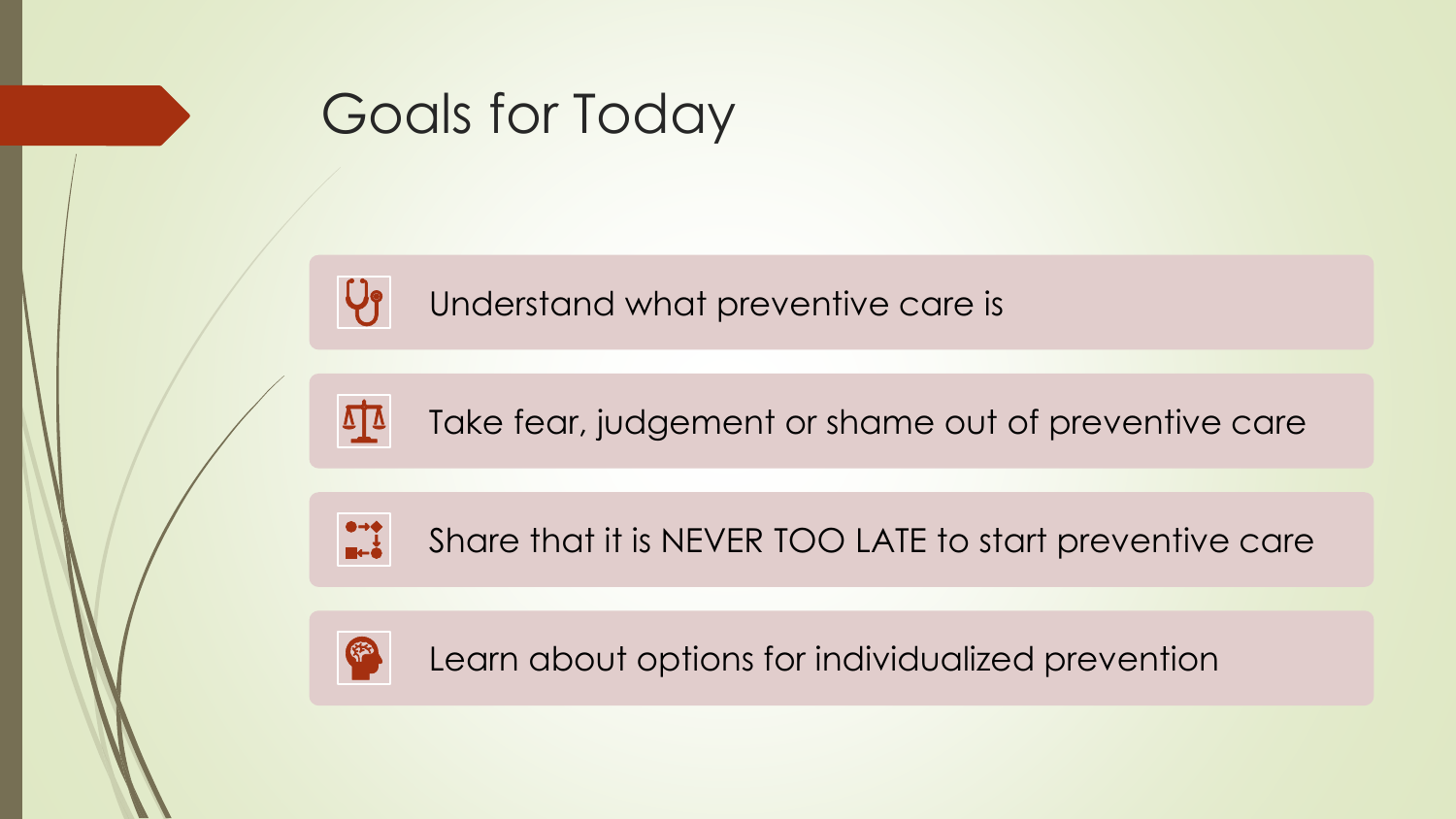Presented by David Flecksteiner, FNP and Cathy Spencer, FNP



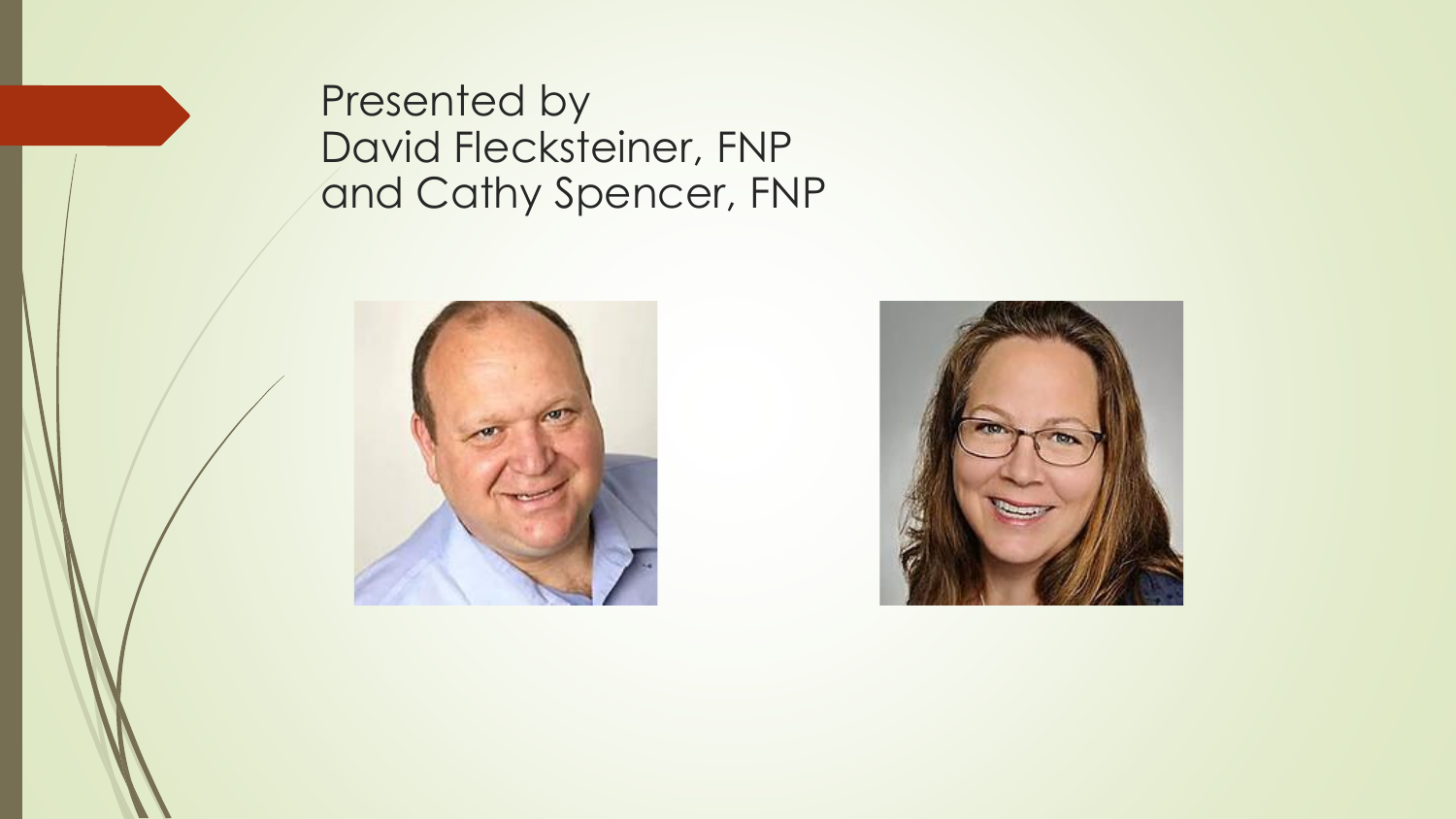Meet Betty

- Betty has worked for the State of Tennessee for 20 years
- She is 56 years old and she works hard
- She balances helping with grandchildren and her job and her elderly mother during the past several years
- The past 2 years have been especially tough
- Betty has no time for herself
- Betty feels embarrassed that she hasn't had a mammogram in over 5 years and hasn't had a colonoscopy because she's scared
- What should Betty do?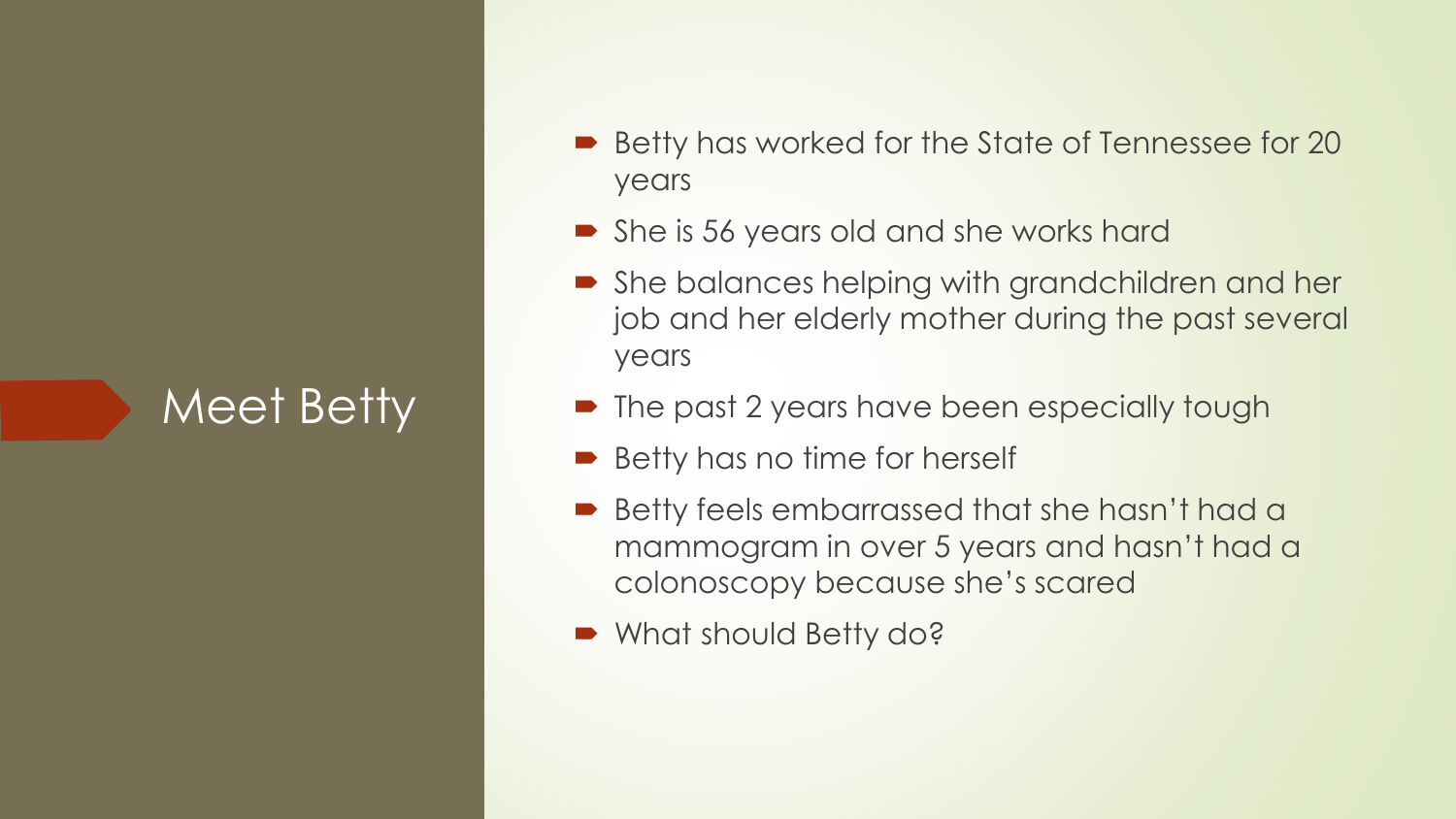#### Reassurance for Betty

Betty took the first step and called her PCP

Betty's PCP reassured her and worked with Betty to create some preventive steps that fit Betty's lifestyle

Betty and her PCP made the plan together without any shame

Betty felt relieved that it is never too late to take preventive healthcare steps!

Betty earned \$250 through the State's wellness partner for the preventive steps she took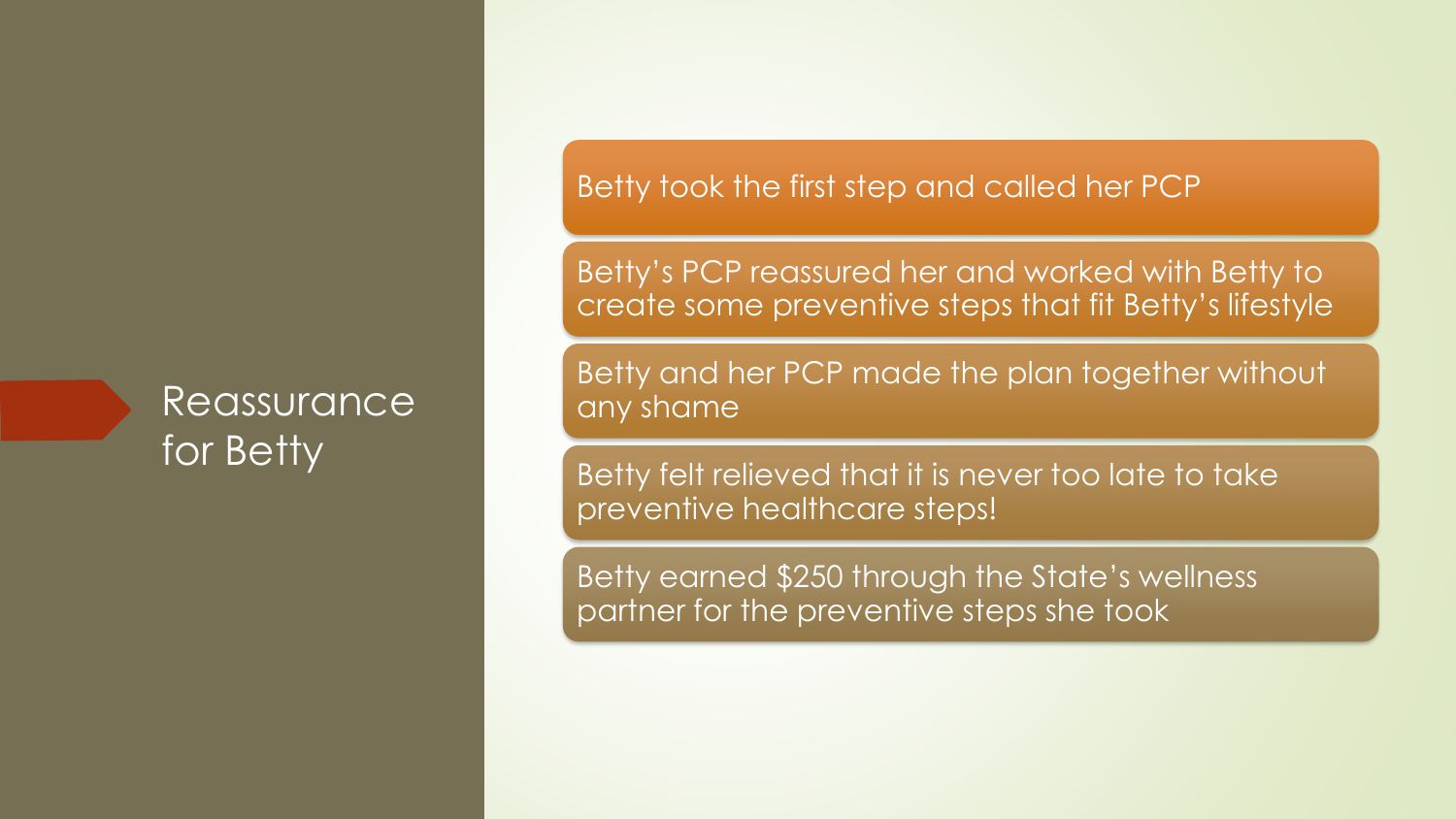### **What is preventive care?**

- **Preventive healthcare-steps you take to prevent** negative health outcomes or disease
- Examples for today
	- **Annual physicals**
	- $\blacksquare$ Immunizations
	- **Mammograms**
	- Colon cancer screening
	- **Delanged Lung cancer screening**
	- Some bloodwork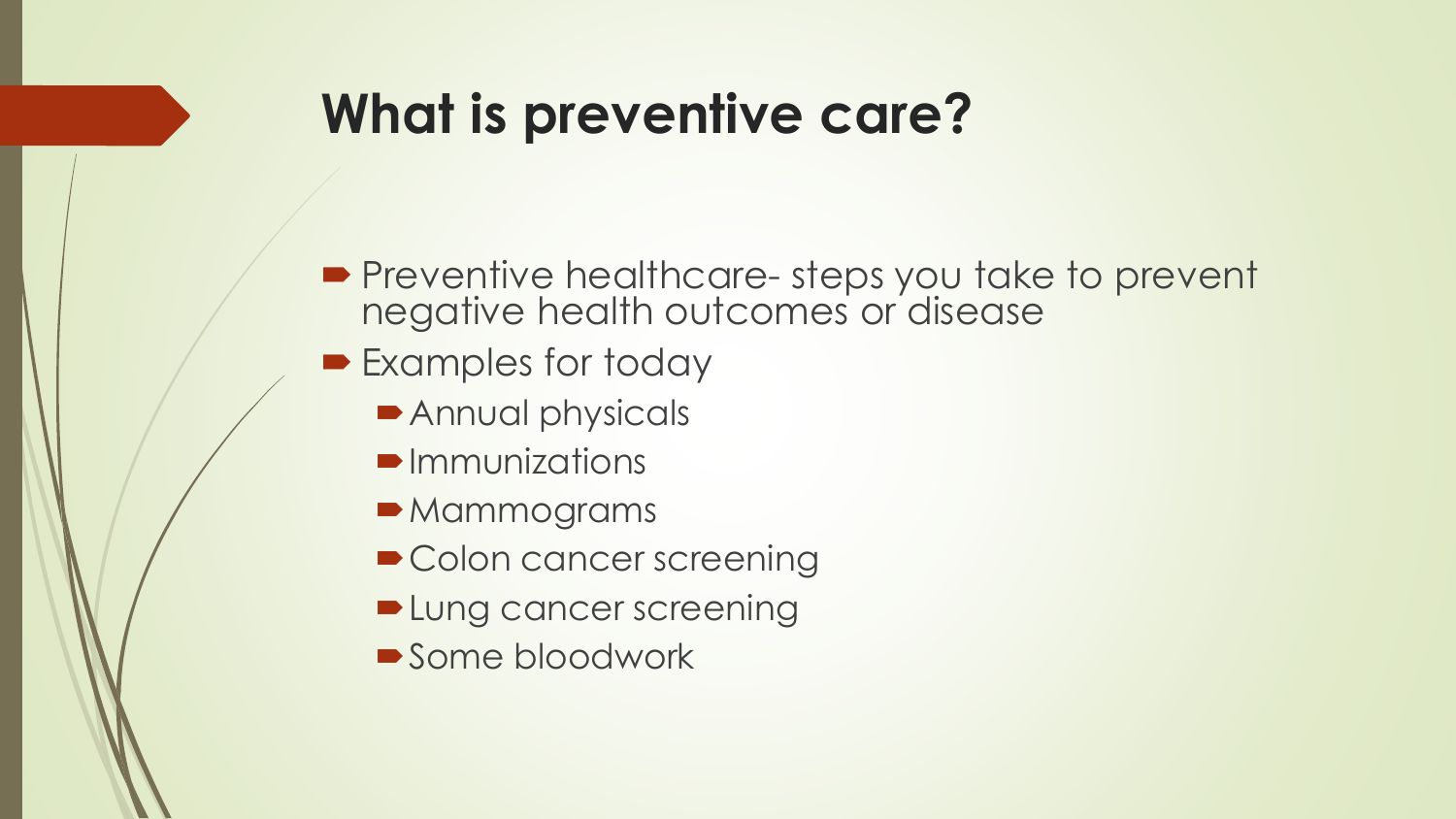### Tip 1:

Prevention guidelines change

#### How do I keep up with changes?

- **Ask for help** to understand what prevention path is right for you
- Call your PCP or the ParTNers Health & Wellness Center to see what individualized care you need
- **Follow guidelines (like the US** Preventive Services Task Force guidelines)
	- Updated frequently (**so just ask your provider**)
	- Examples are age related guidelines for mammogram or colon cancer screening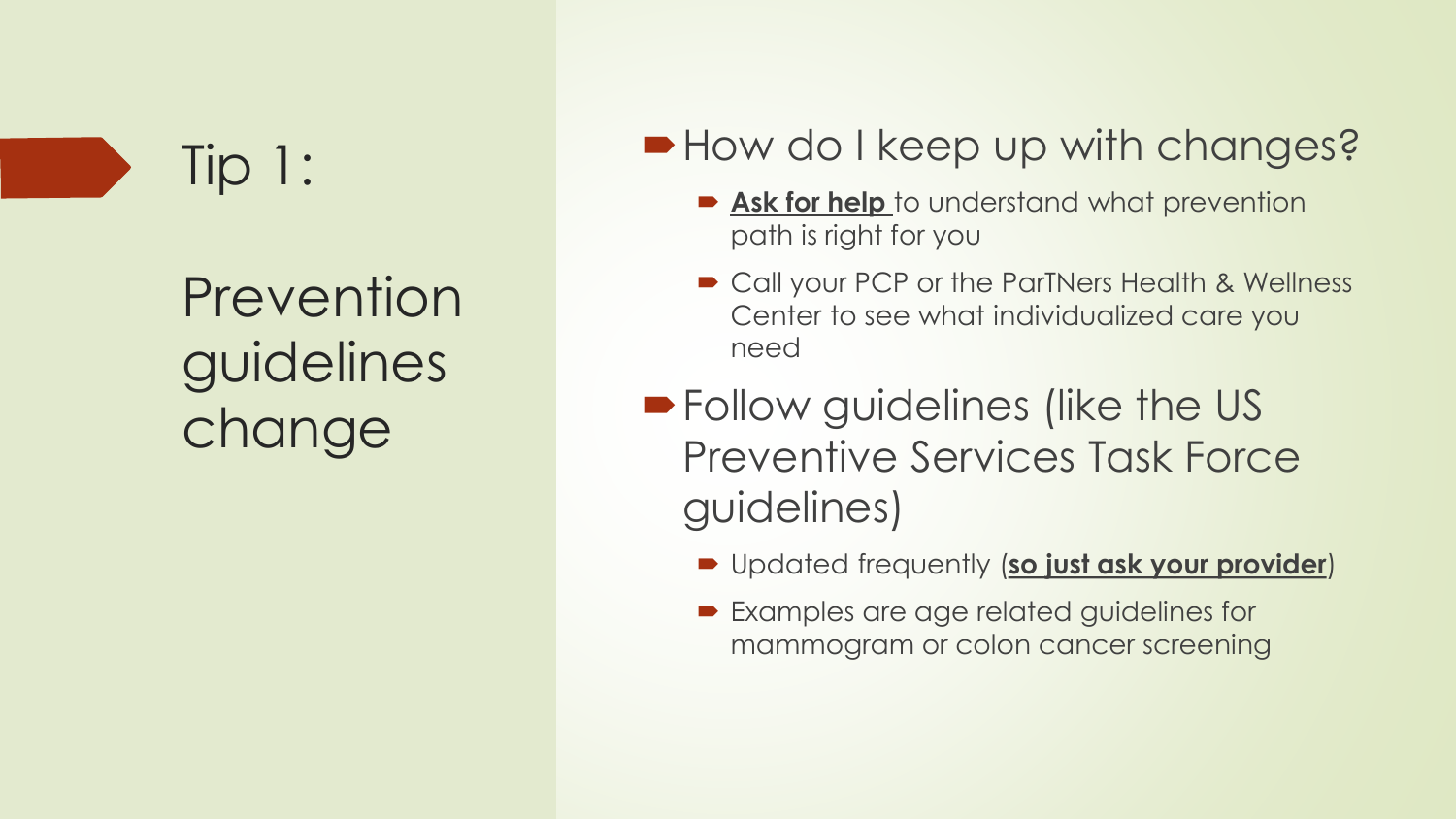**Current** Prevention Age Related Examples

- Mammogram- annually starting at age 35-40
- Cologuard or colonoscopy-starting at age 45-50
- Pap smear- aged 21-65 every 3-5 years as indicated
- **De Lung Cancer Screening- age 50-80 with** a 20 pack-year history, and a current smoker or quit within the past 15 years
- **Immunizations- per CDC guidelines**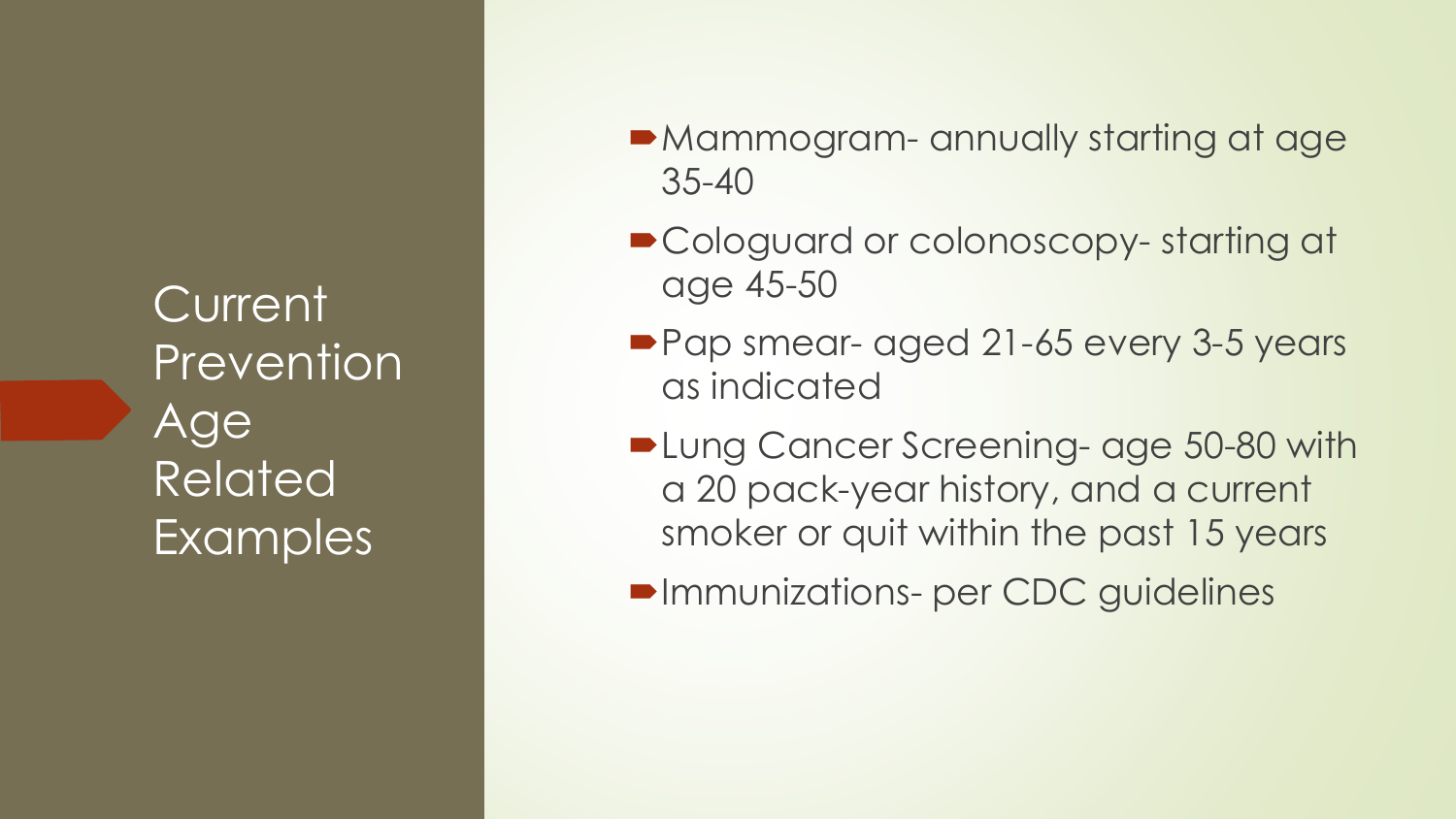### Tip 2:

Newer and easier ways to get screened

There are more convenient, less scary options now

- More places to get preventive care
	- ■With your PCP
	- **The ParTNers Health & Wellness Center**
	- **•Lots of new health care locations**
- Convenience of testing like
	- **Cologuard**
	- **3D mammogram**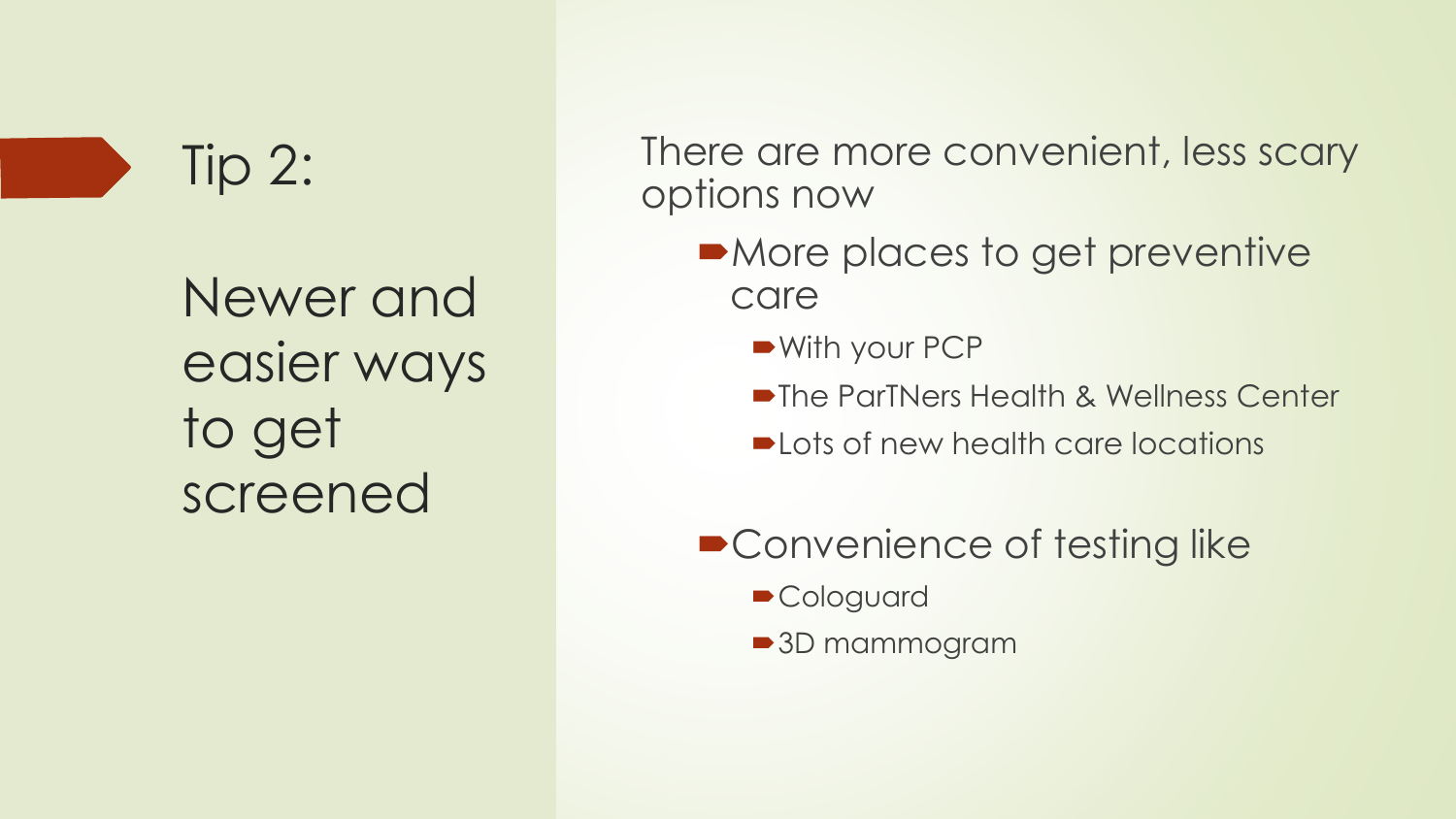### Tip 3:

**Preventive** care is NO COST through the state health plan

- Age- appropriate preventive services are at no cost to the patient
	- **US Preventive Services Task Force**

■With A/B rating

■ Call your PCP or the ParTNers Center to schedule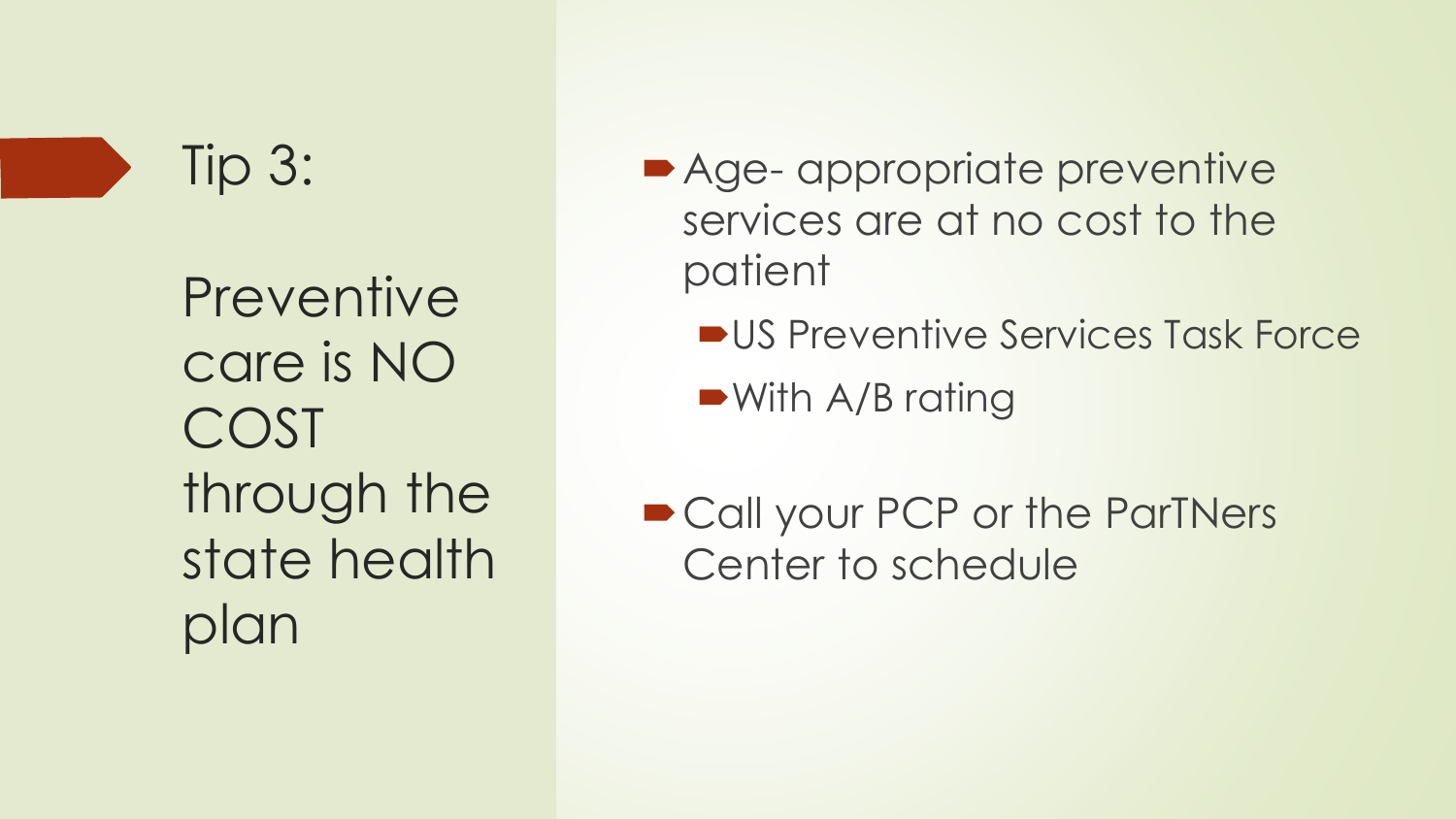

#### If I have a family history of a condition (like breast cancer or colon cancer), screening won't help me because I'm going to get it anyway.

TRUE or FALSE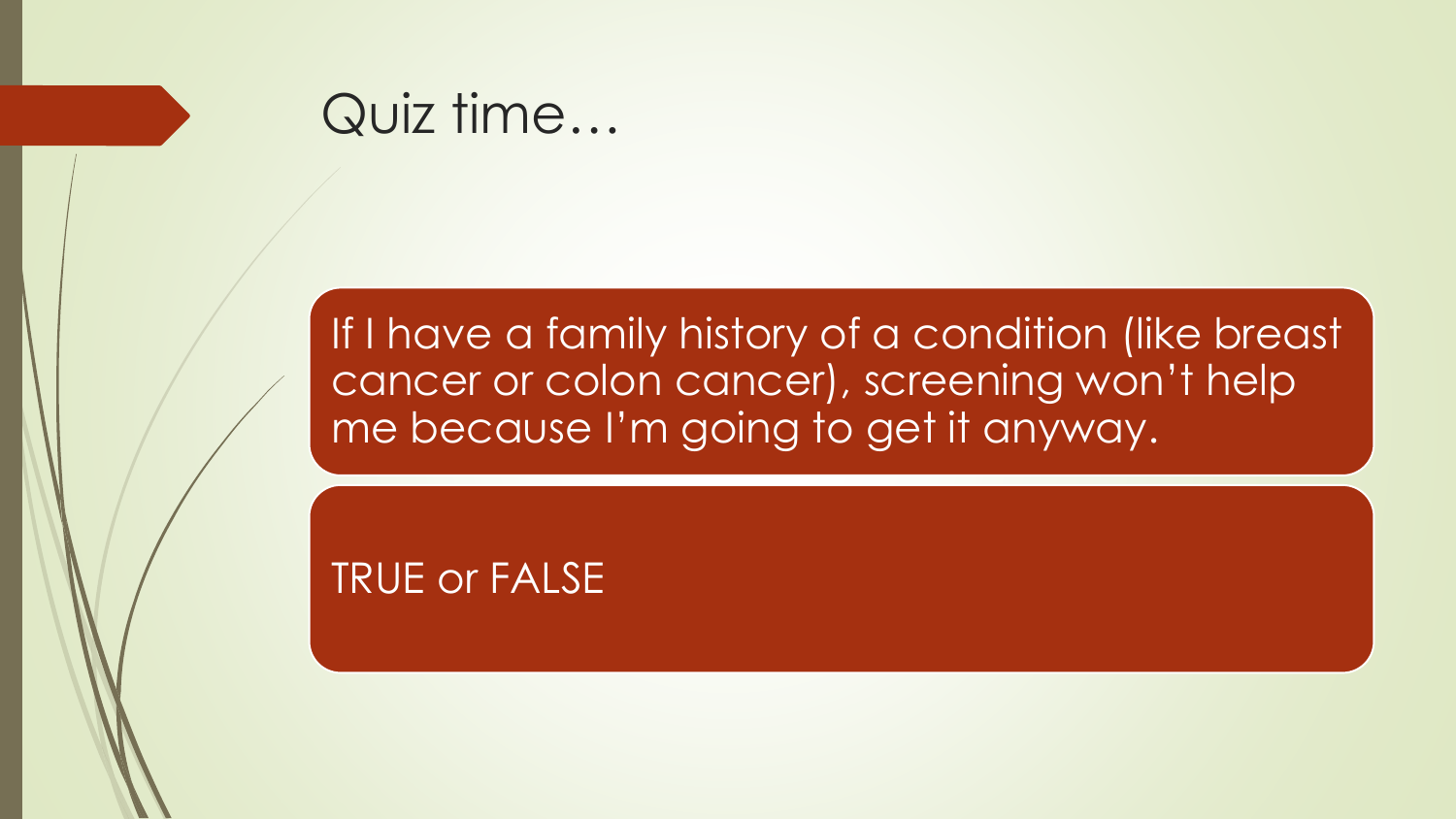



Screening can detect and provide prevention or early treatment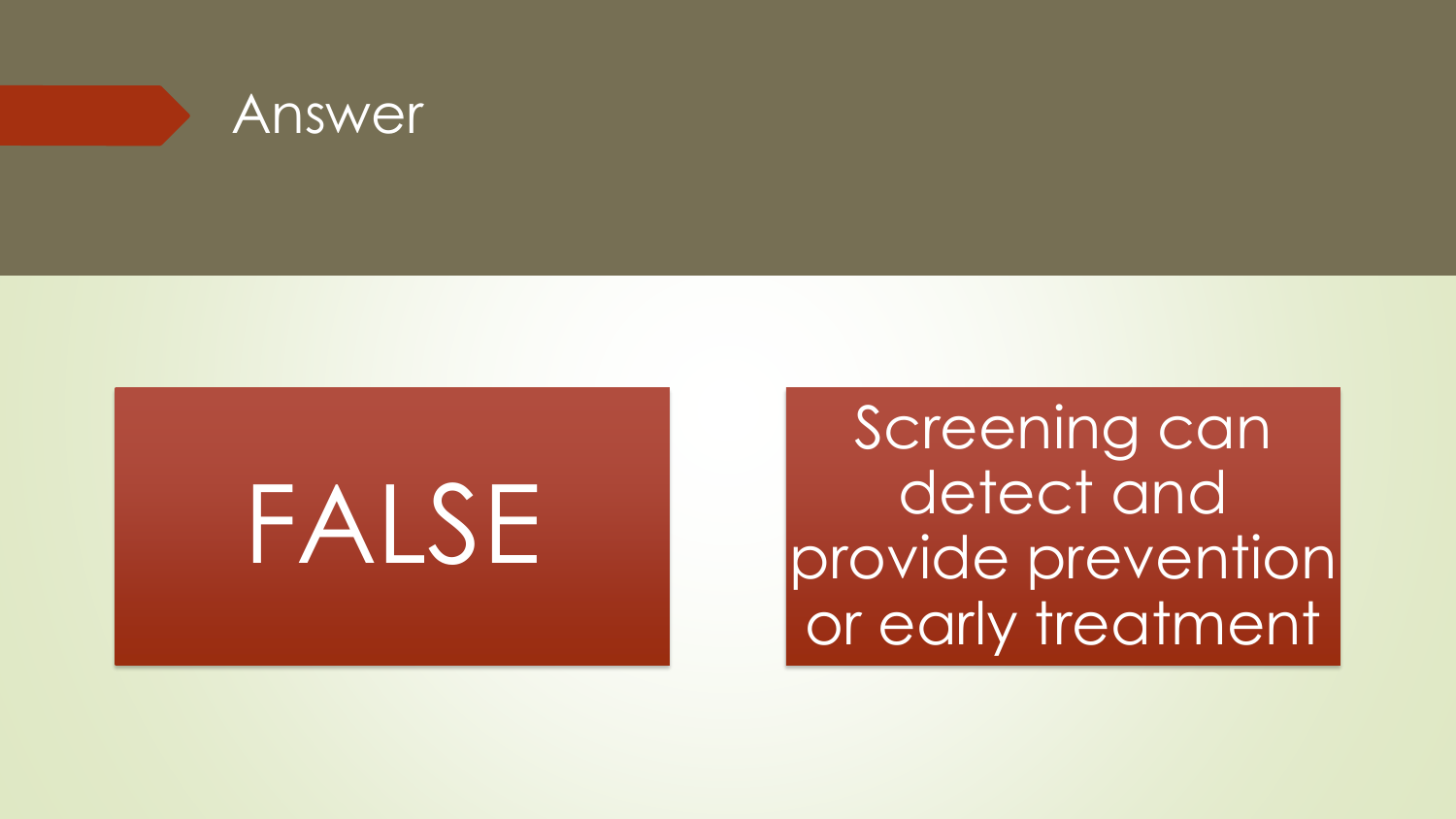#### Tip 4:

### Earn money for prevention

You can earn MONEY for getting preventive health care (max of \$250 through Active Health)

[Incentive Table 2022.indd \(tn.gov\)](https://www.tn.gov/content/dam/tn/finance/fa-benefits/documents/wellness_incentive_table_2022.pdf)

- Annual physical/Well Woman- \$50
- $\blacktriangleright$  Mammogram- \$50
- Cervical cancer screening-\$50
- Colonoscopy or Cologuard-\$50
- Biometric screening- \$50
- **Lung cancer screening-\$50**
- **In range biometric values- \$150**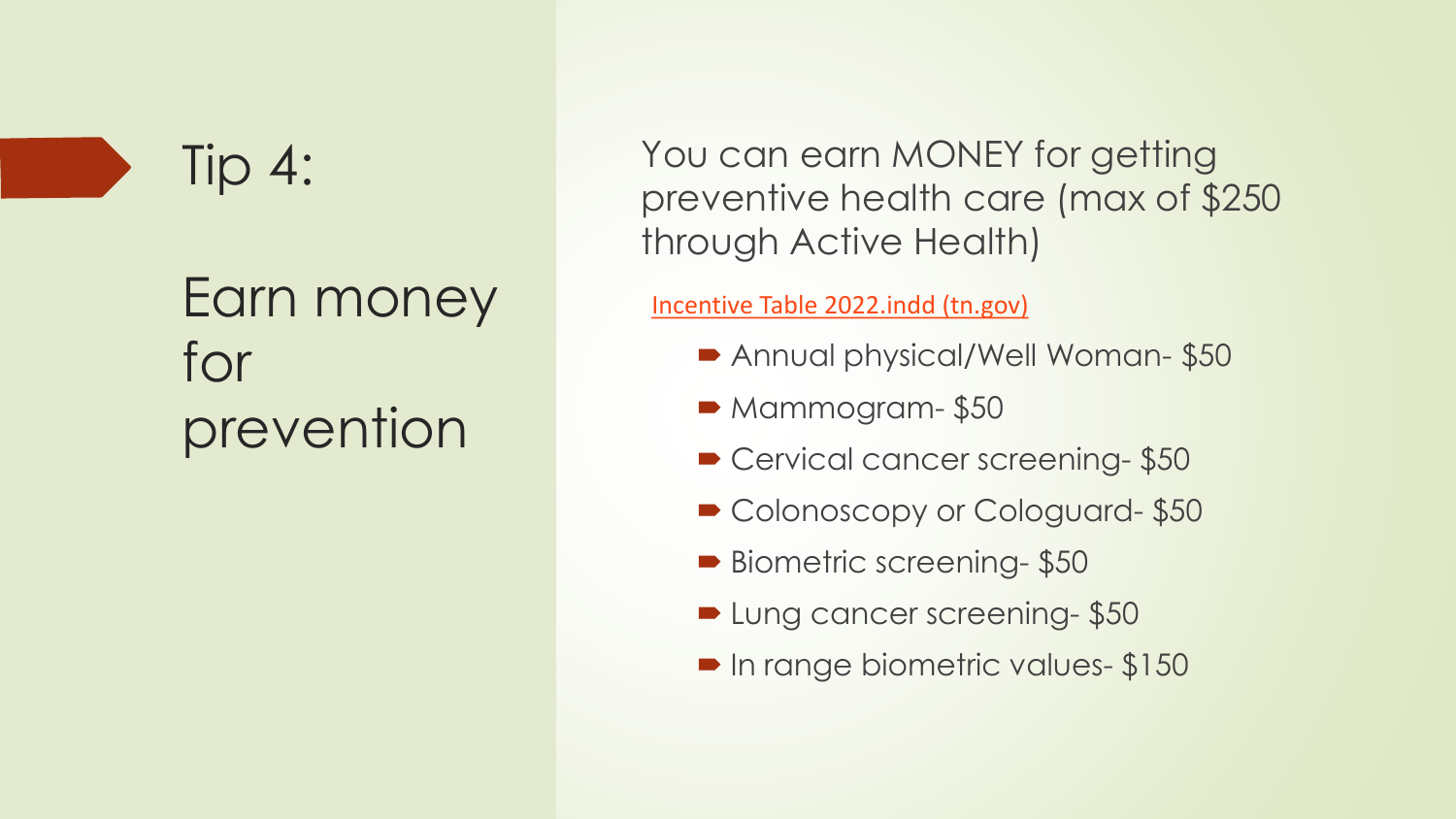### Wellness Program- Screenings (Active Health Guidelines)

- Breast Cancer Screening:
	- Covers Females ages 40-75
	- Mammogram, Breast MRI
- Colon Cancer Screening
	- Covers ages 45-75
	- Includes: Colonoscopy, Sigmoidoscopy, FOTB (Fecal Occult Test Blood)
- Cervical Cancer Screening:
	- $\blacktriangleright$  Females 21-65
	- Includes Cervical Cancer screening/HPV Testing
- **Lung Cancer Screening:** 
	- Adults aged 50-80 with a 20 pack-year history of smoking (currently smoke or have quit within the past 15 years)
	- Includes low-dose computed tomography (CT scan)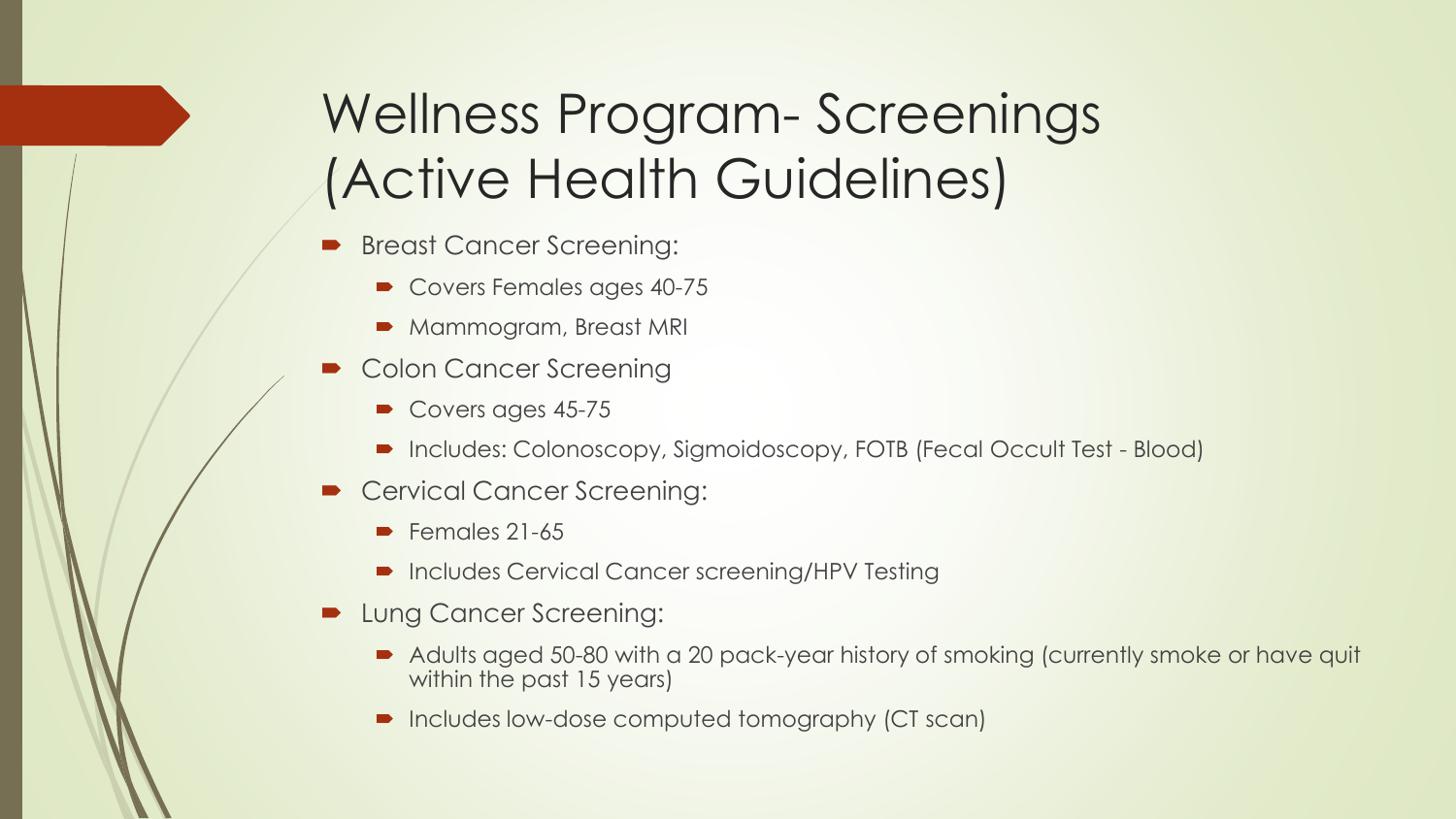### Tip 5:

We can offer a prevention consult

■ Call us in the ParTNers Health & Wellness Center to get your biometric screening or a physical and we will provide a fully individualized prevention consult

- **No judgement**
- No guess work
- No fear!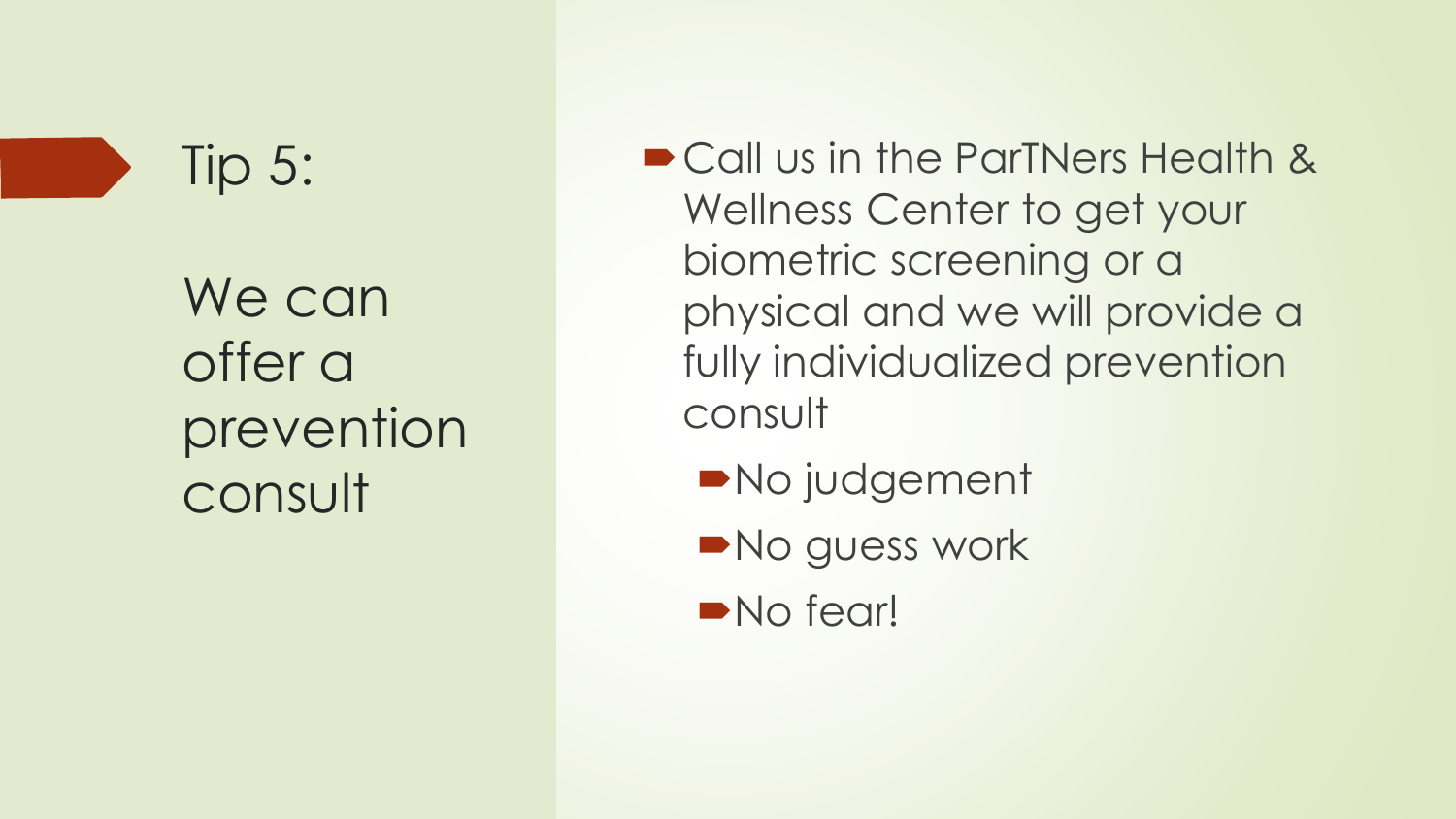# MYTH

*Getting preventive care is time consuming and I have to make separate appointments for each preventive service I need*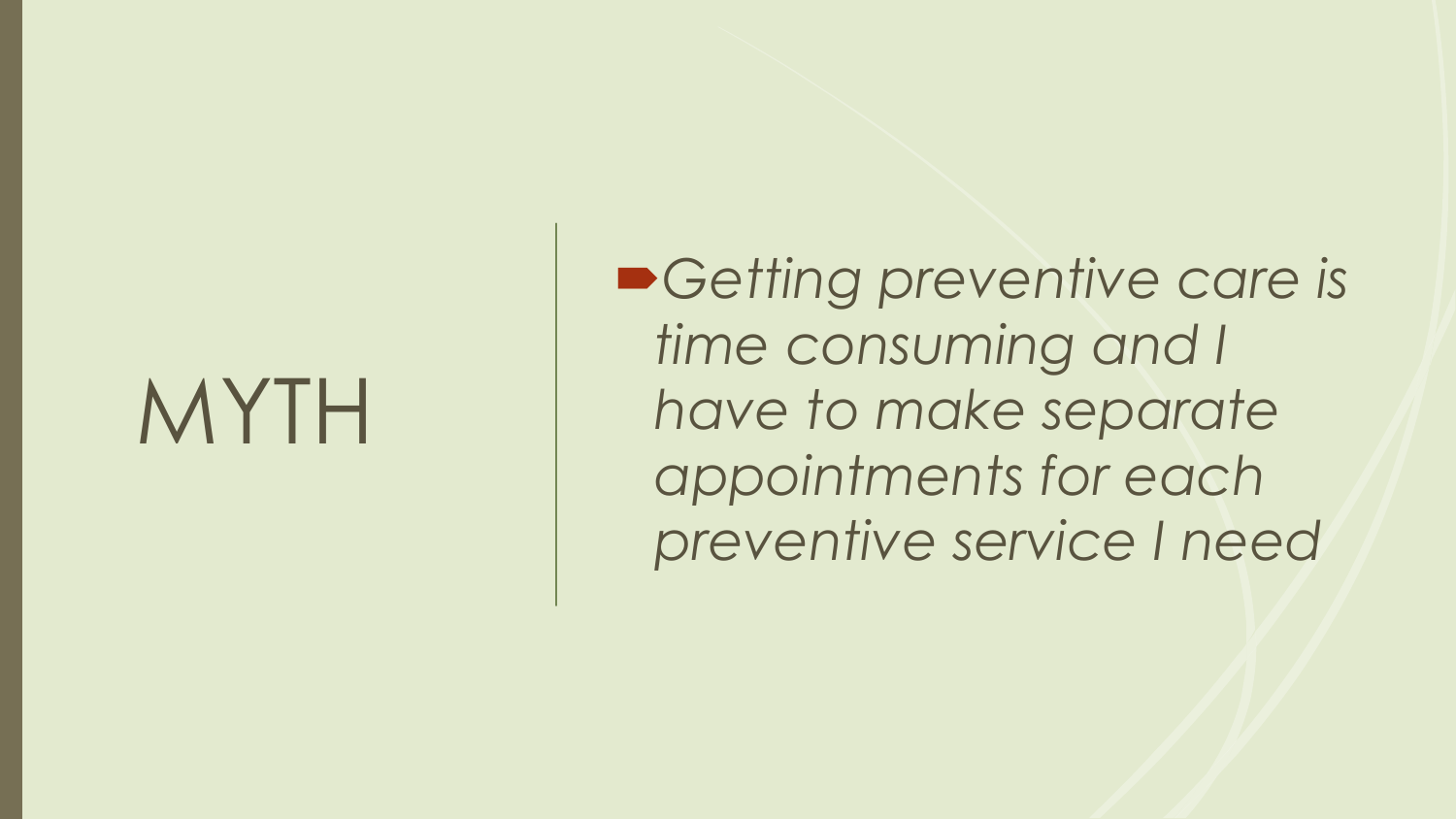### Tip 6:

Refer yourself for prevention care

- Most people think making a preventive visit is difficult and time consuming
- **The reality is you can self-refer for** many preventive services (like mammograms)
- **You can get several prevention** items checked off in one visit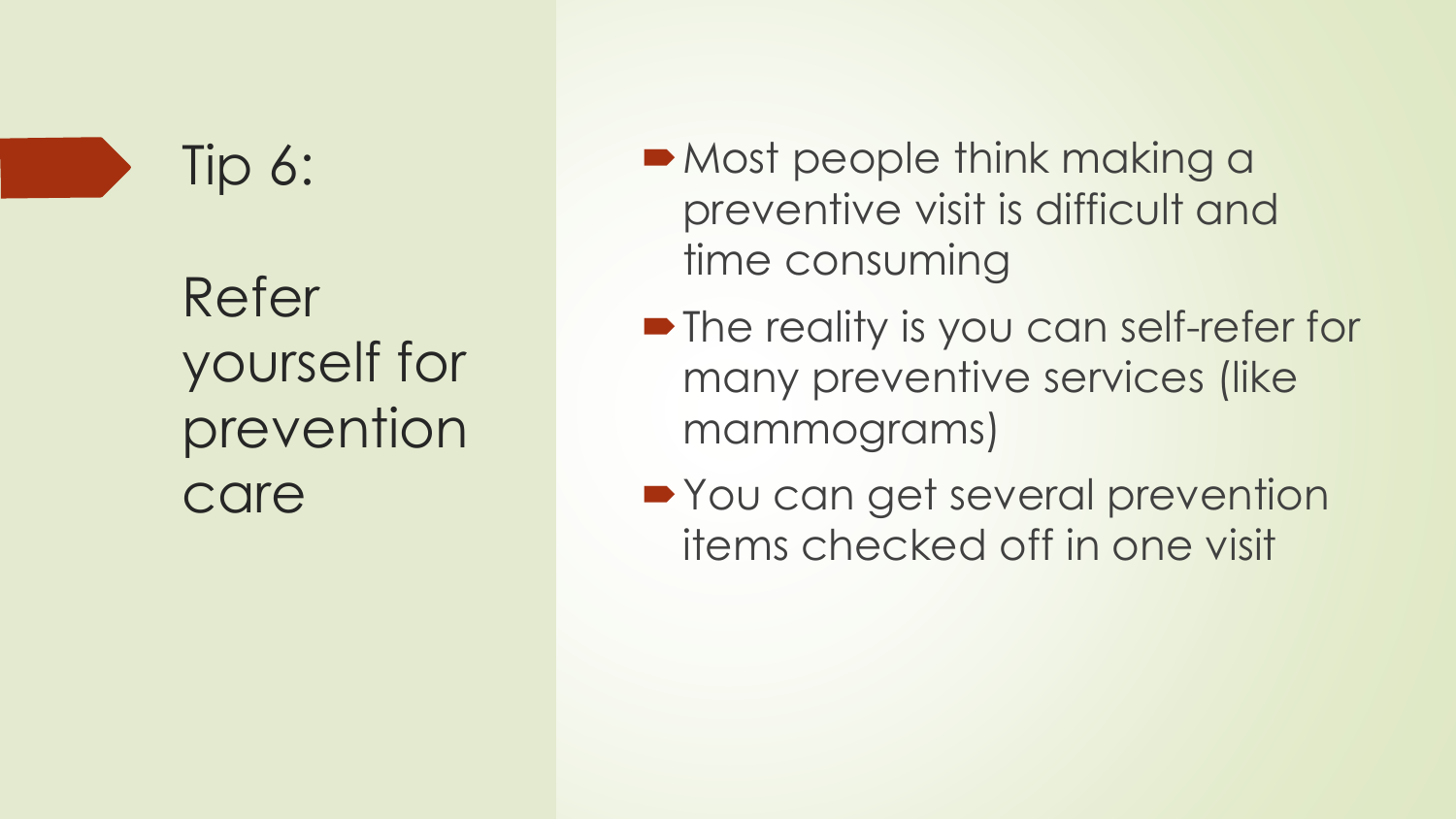Tip 7:

It's never too late for prevention

- $\blacksquare$ It is never too late to start with prevention, today is a good day to take the first step or get caught up.
- Call us in the center to set up an appointment for a physical, to talk through preventive needs, or to get an order/referral (if needed)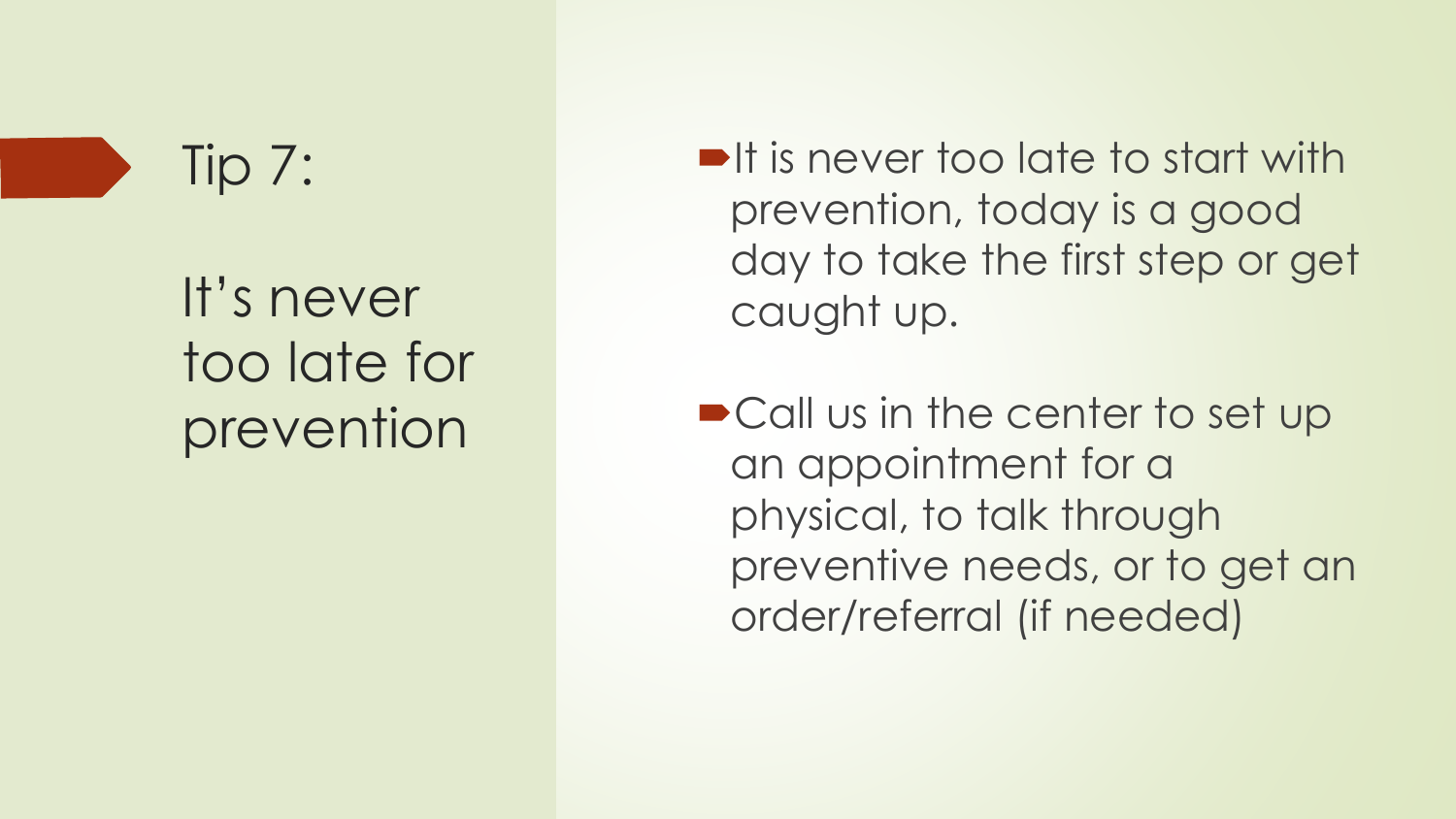#### It's never to late to start

- Annual physical
- Blood pressure
- **Height and weight**
- **Bloodwork**
- **Mammogram**
- **Immunizations**
- Cervical cancer screening
- Colon cancer screening
- **Lung cancer** screening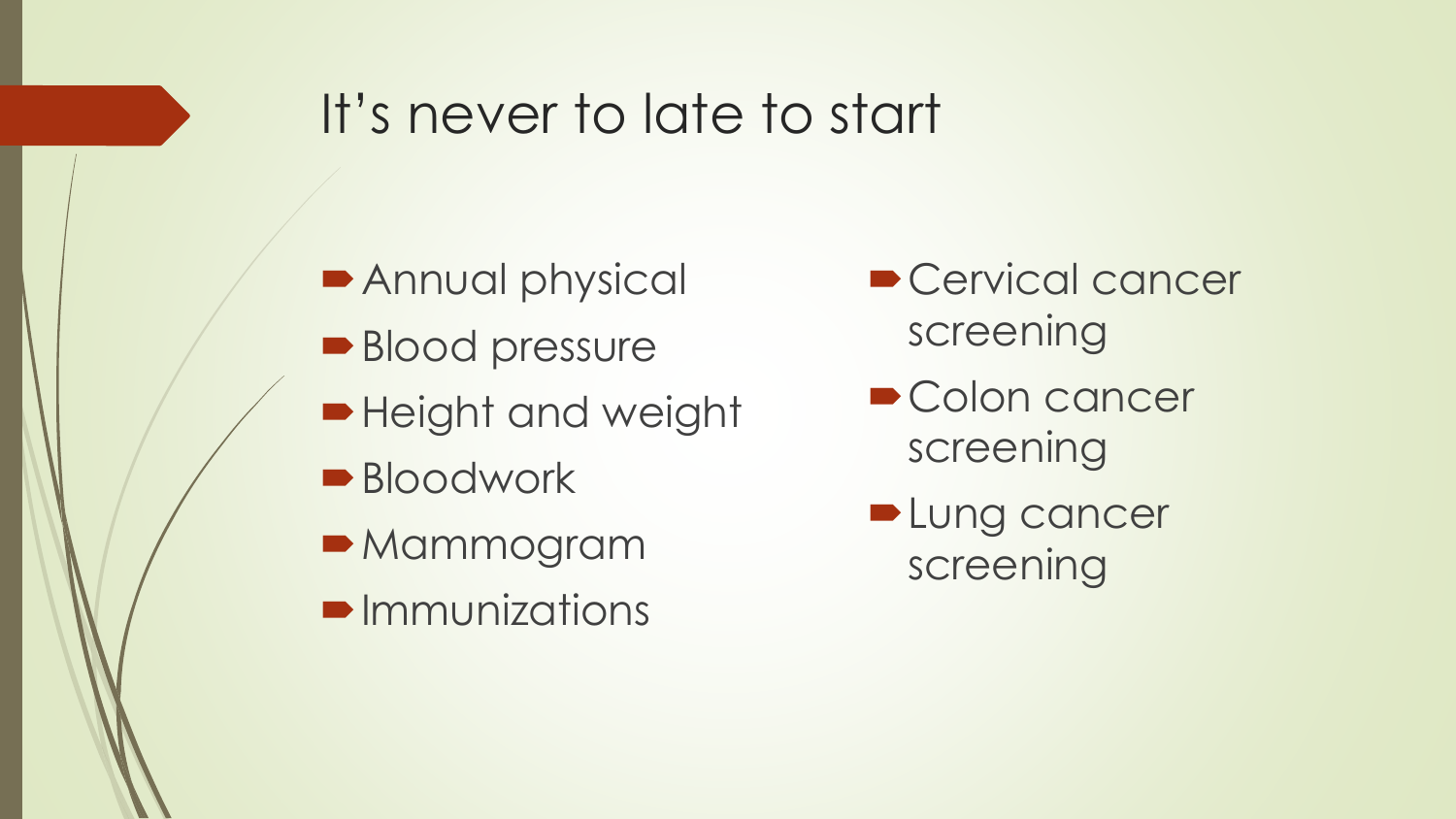#### Questions and Answers

Feel free to put your questions in the chat

Or unmute to ask

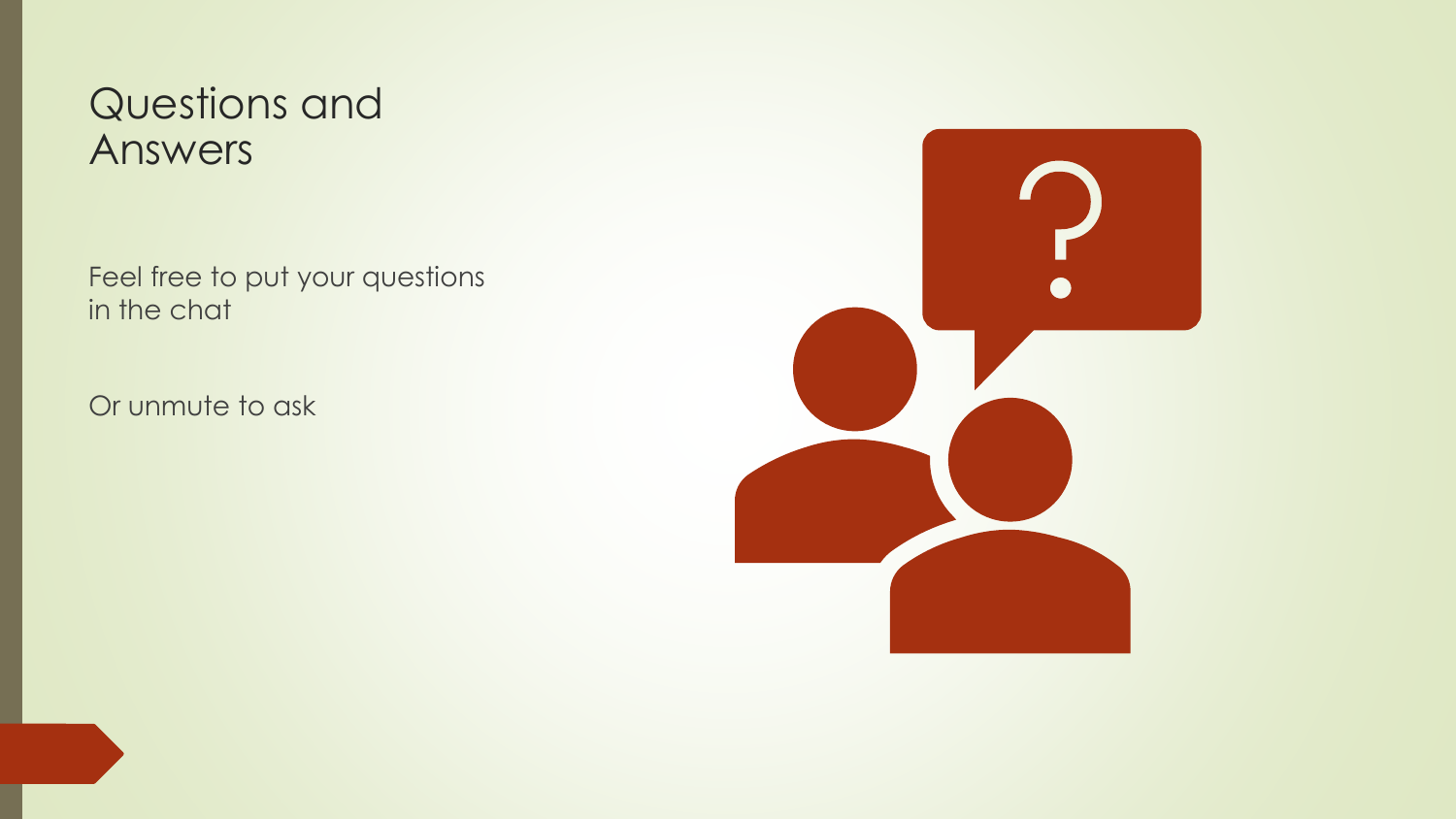#### ParTNers Health & Wellness Center Reminders

- The ParTNers Health & Wellness Center
	- Downtown Nashville on the 3rd floor of the WRS TN Tower
	- State and higher education employees enrolled in the State Group Health Insurance Plan
	- Parking available!! (with an appointment)
- The center provides the following healthcare services to eligible employees (in person visits or video telehealth available):
	- Sick and injury visits
	- Biometric screening and preventive screenings/physicals
	- Allergy shots and certain immunizations
	- Chronic condition management
	- Employee assistance counseling services
	- Onsite health coaching